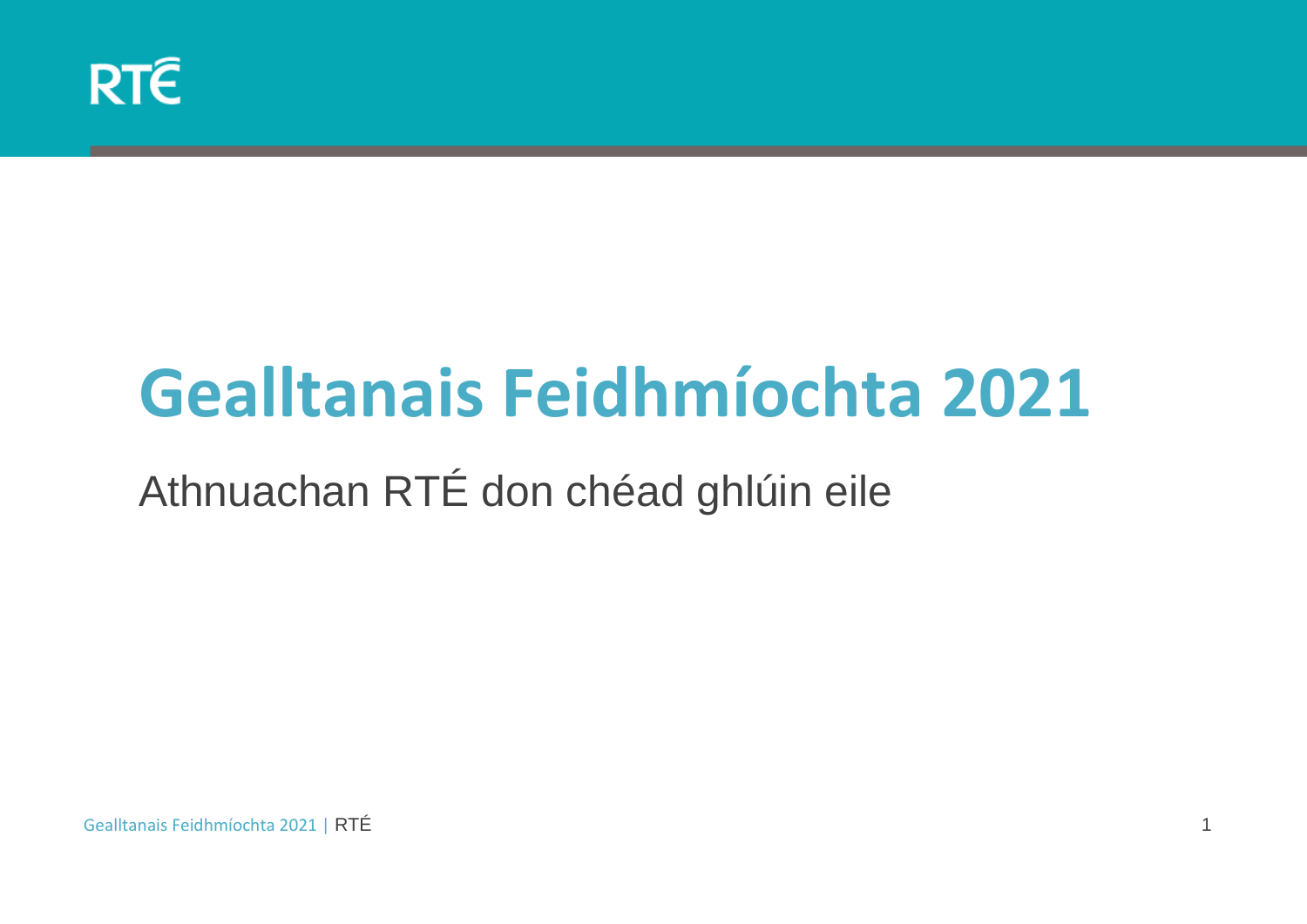#### **RTE**

# **Réamhrá**

Déanfaidh RTÉ, gach bliain, Ráiteas Bliantúil ar Ghealltanais Feidhmíochta ('ASPC nó 'gealltanais') a ullmhú, de réir a chuspóirí, a *Ráitis*  Straitéise<sup>1</sup> agus a Ráitis Seirbhíse Poiblí<sup>2</sup>, agus ina n-áirítear na gníomhaíochtaí a mbeidh sé beartaithe ag an gcorparáid gealltanas a thabhairt ina leith sa bhliain airgeadais sin agus táscairí feidhmíochta gaolmhara. Gach bliain, déanfaidh RTÉ tuairisc a thabhairt ina Thuarascáil Bhliantúil maidir le comhlíonadh nó neamhchomhlíonadh a ghealltanas*.* Faoi réir Alt 102(3) an Achta Craolacháin 2009, cuireadh gealltanais RTÉ don bhliain 2021 faoi bhráid Údarás Craolacháin na hÉireann (BAI) i mí Aibreáin 2021, agus tá siad ar fáil san fhoilseachán seo ar RTÉ.ie.

Le linn na bliana 2019, d'ullmhaigh RTÉ leasú suntasach ar a straitéis 2018-2022 a cuireadh faoi bhráid an BAI agus an Rialtais araon ag deireadh na bliana 2017. I mí Lúnasa 2019, chuir RTÉ a *Straitéis Leasaithe 2020-2024* (straitéis leasaithe) faoi bhráid an Rialtais. Tagann gealltanais RTÉ lena straitéis leasaithe. Tá treoir RTÉ mar chuid dá fhís: *A bheith ina chrann seasta ag cultúr na hÉireann trí spéis an lucht féachana agus éisteachta a shásamh le hábhar atá iontaofa, spéisiúil agus dúshlánach, iléagsúlacht dhomhain na tíre a cheiliúradh agus cumas mhuintir na hÉireann a chothú.*

Léirítear sna gealltanais seo agus sna spriocanna a bhaineann leo mar a bhfuil sé i gceist ag RTÉ beart a dhéanamh de réir a bhriathair i dtaobh an dara bliain dá straitéis leasaithe. Mar a bhí in 2020, d'fhéadfadh Covid-19 tionchar a imirt ar fheidhmíocht RTÉ i leith na spriocanna a socraíodh. Agus an eagraíocht ag féachaint leis an sainordú seirbhíse poiblí a chomhlíonadh, ní mór di dul i ngleic leis an míréir a bhaineann le haidhmeanna seirbhíse poiblí a bhaint amach an tráth céanna a bhfuiltear ag brath go mór ar leibhéal ard cistíochta ón taobh

<sup>1</sup> [Ráiteas Straitéise RTÉ](https://about.rte.ie/wp-content/uploads/2019/07/rte-public-service-statement-english.pdf)

<sup>2</sup> [Ráiteas Seirbhíse](https://about.rte.ie/wp-content/uploads/2019/07/rte-public-service-statement-english.pdf) Poiblí RTÉ

Gealltanais Feidhmíochta 2021 | RTÉ 2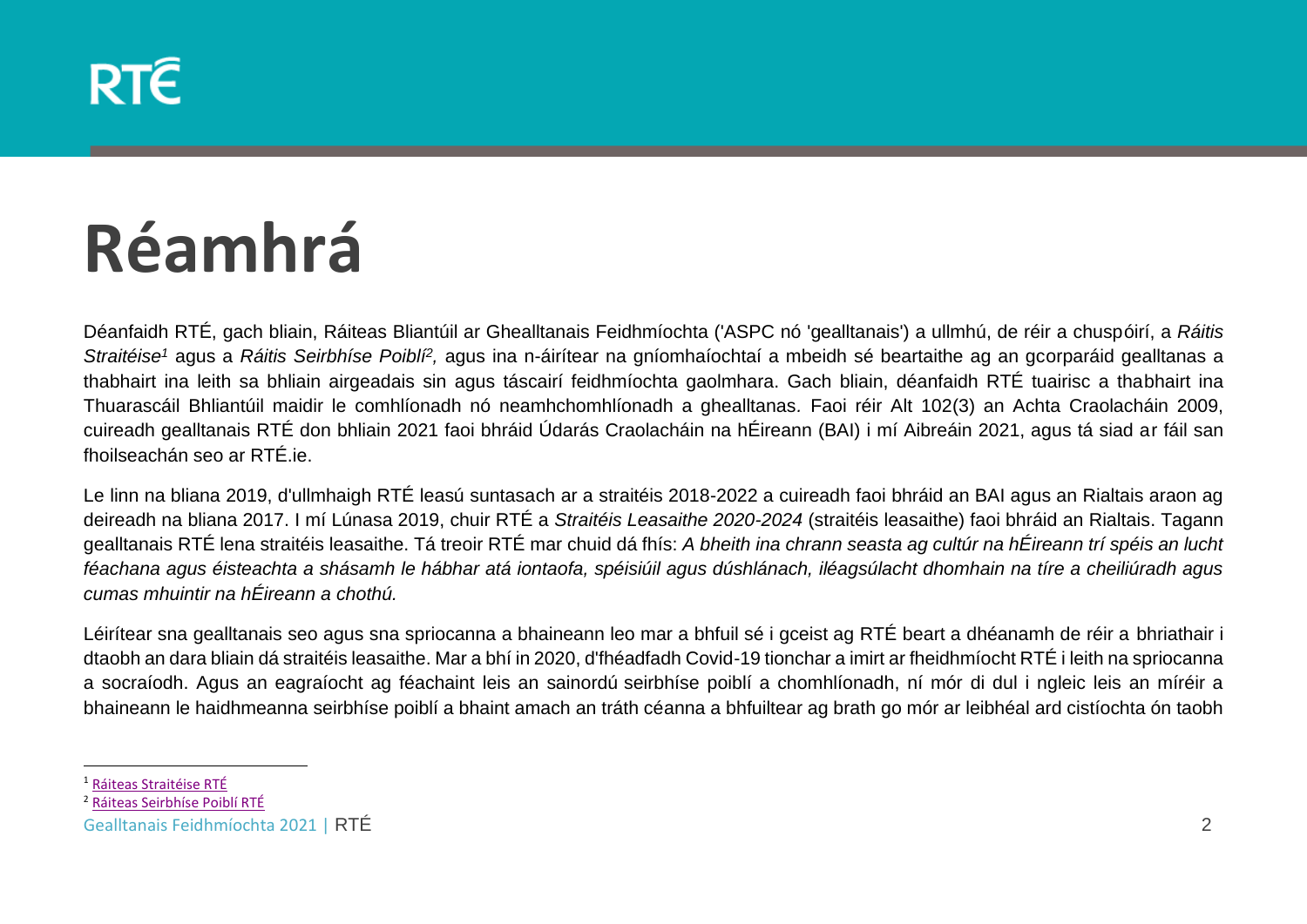tráchtála. Ní mór freastal a dhéanamh ar réimsí spéise móréilimh an tráth céanna a gcuirtear ábhar ar fáil do chultúir mhionlaigh agus do lucht sainspéise.

Feictear do RTÉ go bhfuil an obair a dhéanann sé ar son phobal na hÉireann agus an bealach a thacaíonn sé le daonlathas na hÉireann i gcroílár gach a ndéanann sé. Tá sé léirithe go bhféadfadh meáin seirbhíse poiblí láidre cur le feidhmiú pobal. Tá fís shoiléir leagtha síos ag RTÉ do thréimhse na straitéise ar mar atá sé i gceist aige tionchar dearfach a bheith aige ar shochaí na hÉireann, agus le hais gach gealltanais, tá Tionchair Phoiblí Bheartaithe a théann leis.

Leagtar sé ghealltanas faoi thrí cheannteideal nó cuspóir straitéiseach amach in ASPC 2021: Lucht Féachana agus Éisteachta, Ábhar agus Inbhuanaitheacht.

Cuspóirí Straitéiseacha agus gealltanais

**An Lucht Féachana agus Éisteachta – Ábhar a chur ar fáil a bhaineann le lucht féachana agus éisteachta na hÉireann ar fad, ag freastal ar gach duine, gach áit** 

- 1. A chinntiú go mbeidh an lucht féachana agus éisteachta i gcroílár na gcinntí a dhéantar
- 2. A bheith san áit a bhfuil an lucht féachana teacht a bheith ag an uile dhuine ar na seirbhísí, barr feabhais a chur ar an ábhar líneach agus digiteach ar dtús a ghlacadh

**Ábhar – Lucht féachana agus éisteachta a shásamh le meascán d'ábhar ar ardchaighdeán a thugann léargas ar scéalta na tíre a chur ar fáil** 

- 3. Ábhar iontaofa, dúshlánach agus spéisiúil a chur ar fáil
- 4. Cultúr na hÉireann a Chosaint
- 5. Iléagsúlacht a cheiliúradh agus cumas mhuintir na hÉireann a chothú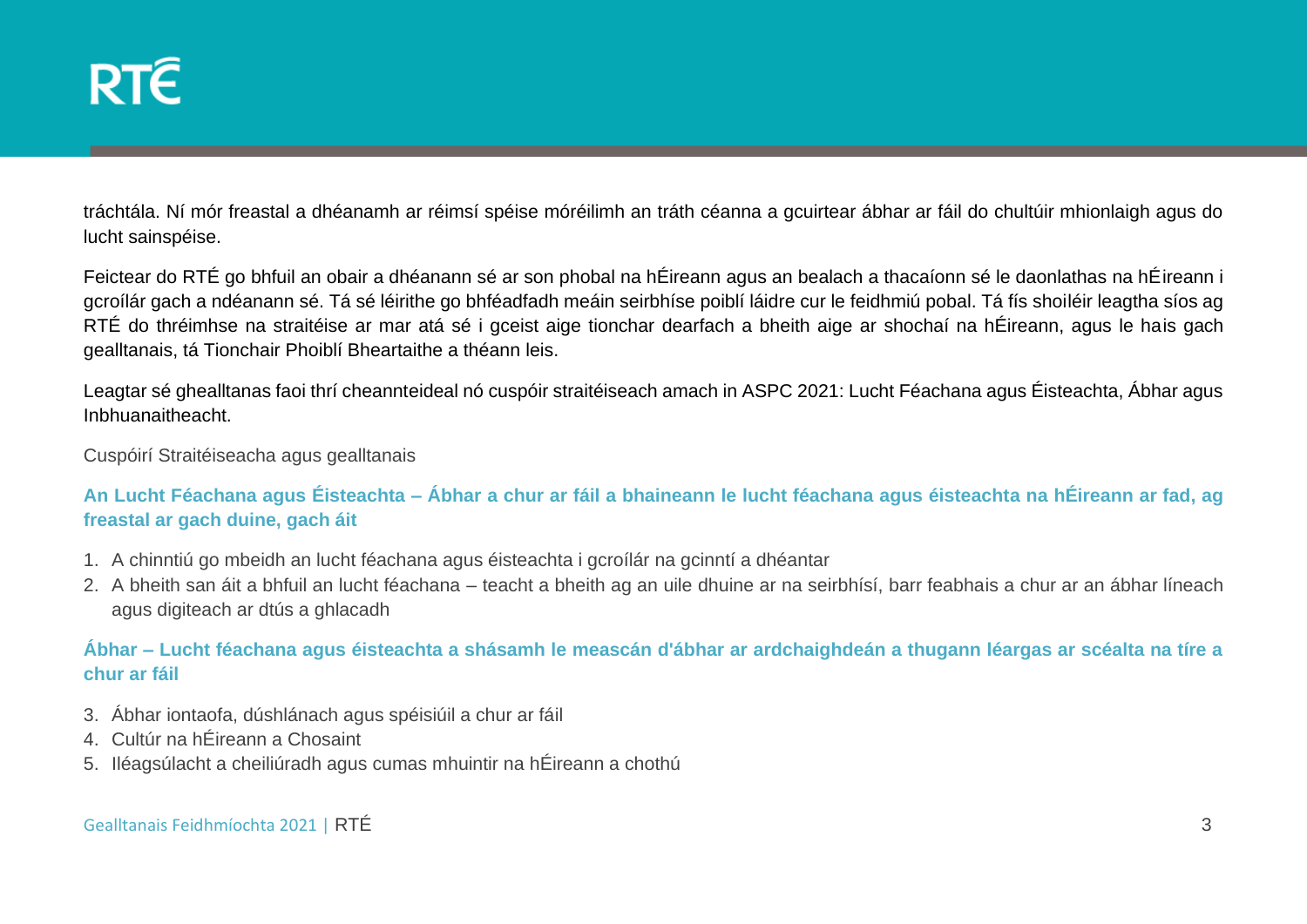

#### **Inbhuanaitheacht – Todhchaí na meán seirbhíse poiblí a chosaint trí RTÉ inbhuanaithe**

6. Todhchaí na Meán Seirbhíse Poiblí a chosaint trí RTÉ inbhuanaithe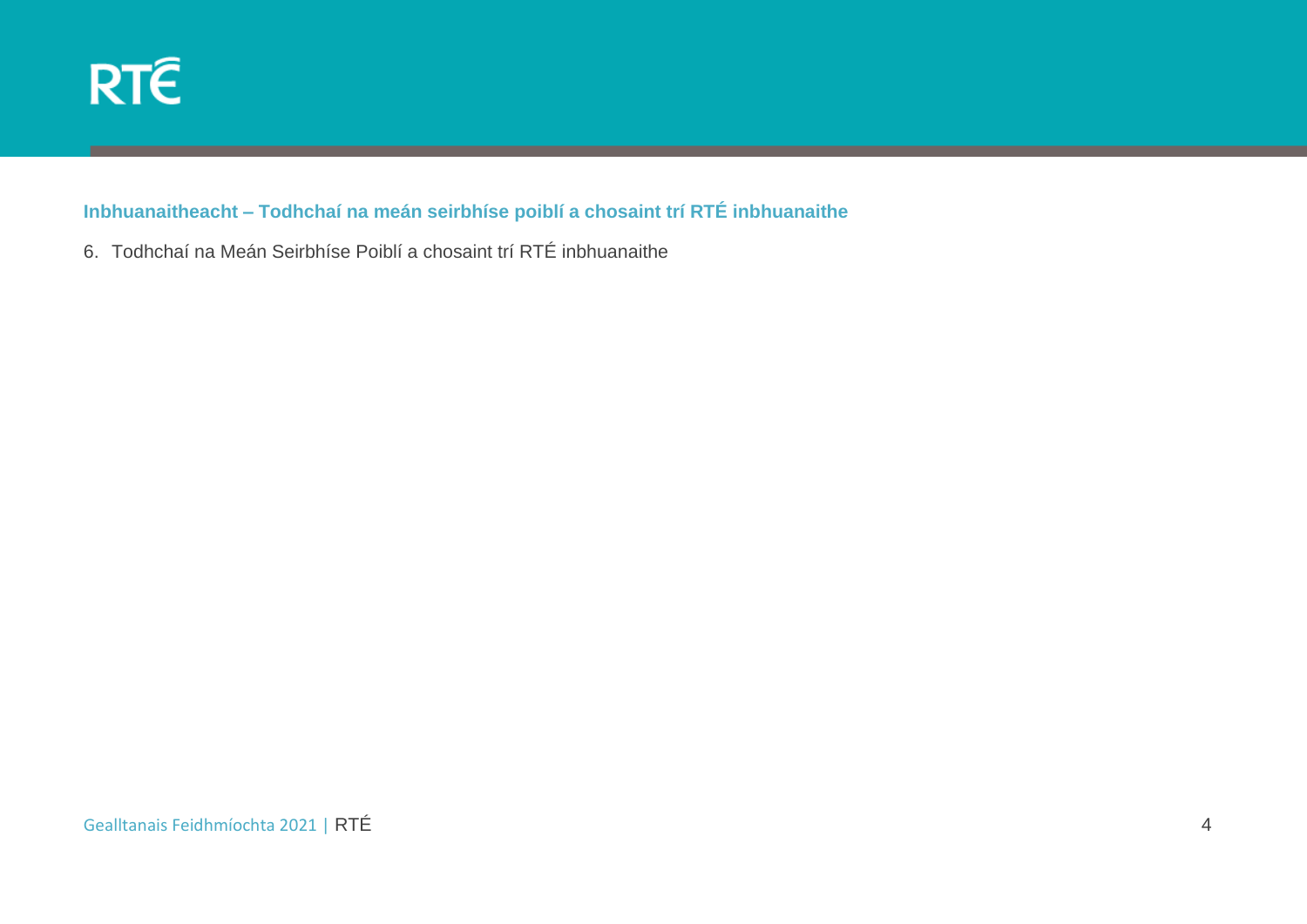Gealltanais Feidhmíochta RTÉ chomh maith le Bearta (Bliain 2)

**An Lucht Féachana agus Éisteachta** An Lucht Féachana agus Éisteachta – Ábhar a chur ar fáil a bhaineann le lucht féachana agus éisteachta na hÉireann ar fad, ag freastal ar gach duine, gach áit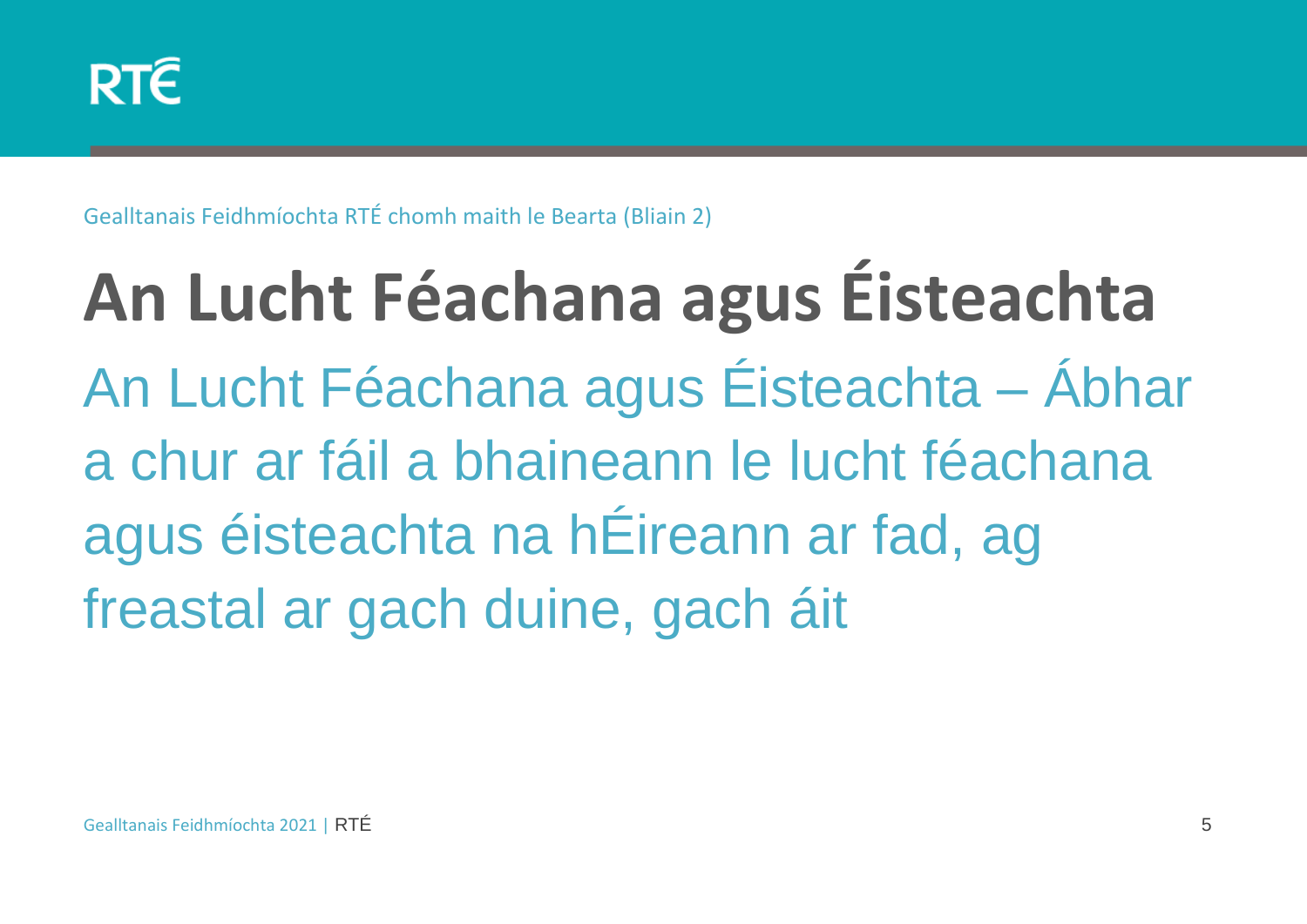| <b>Gealltanas</b> |                                                                                                     | <b>Tionchair Phoiblí</b><br><b>Bheartaithe</b>                                                                                                                        | <b>Spriocbheart</b>                                                                                  | 2021<br><b>Sprioc</b> |
|-------------------|-----------------------------------------------------------------------------------------------------|-----------------------------------------------------------------------------------------------------------------------------------------------------------------------|------------------------------------------------------------------------------------------------------|-----------------------|
|                   |                                                                                                     | Tá riachtanais an lucht<br>féachana agus éisteachta                                                                                                                   | Dearcadh an phobail go bhfuil RTÉ ábhartha do<br>a)<br>mhuintir na hÉireann a choinneáil             | 80%                   |
|                   | A chinntiú go mbeidh<br>an lucht féachana<br>agus éisteachta i<br>gcroílár na gcinntí a<br>dhéantar | lárnach i ndáil le PSM a<br>chur ar fáil in Éirinn.<br>Braitheann muintir na<br>hÉireann go bhfuil<br>úinéireacht acu ar a PSM<br>agus go bhfuil ceangal acu<br>leis. | An dearcadh i measc an phobail go bhfuil ábhar agus<br>b)<br>seirbhísí den scoth ag RTÉ a choinneáil | 75%                   |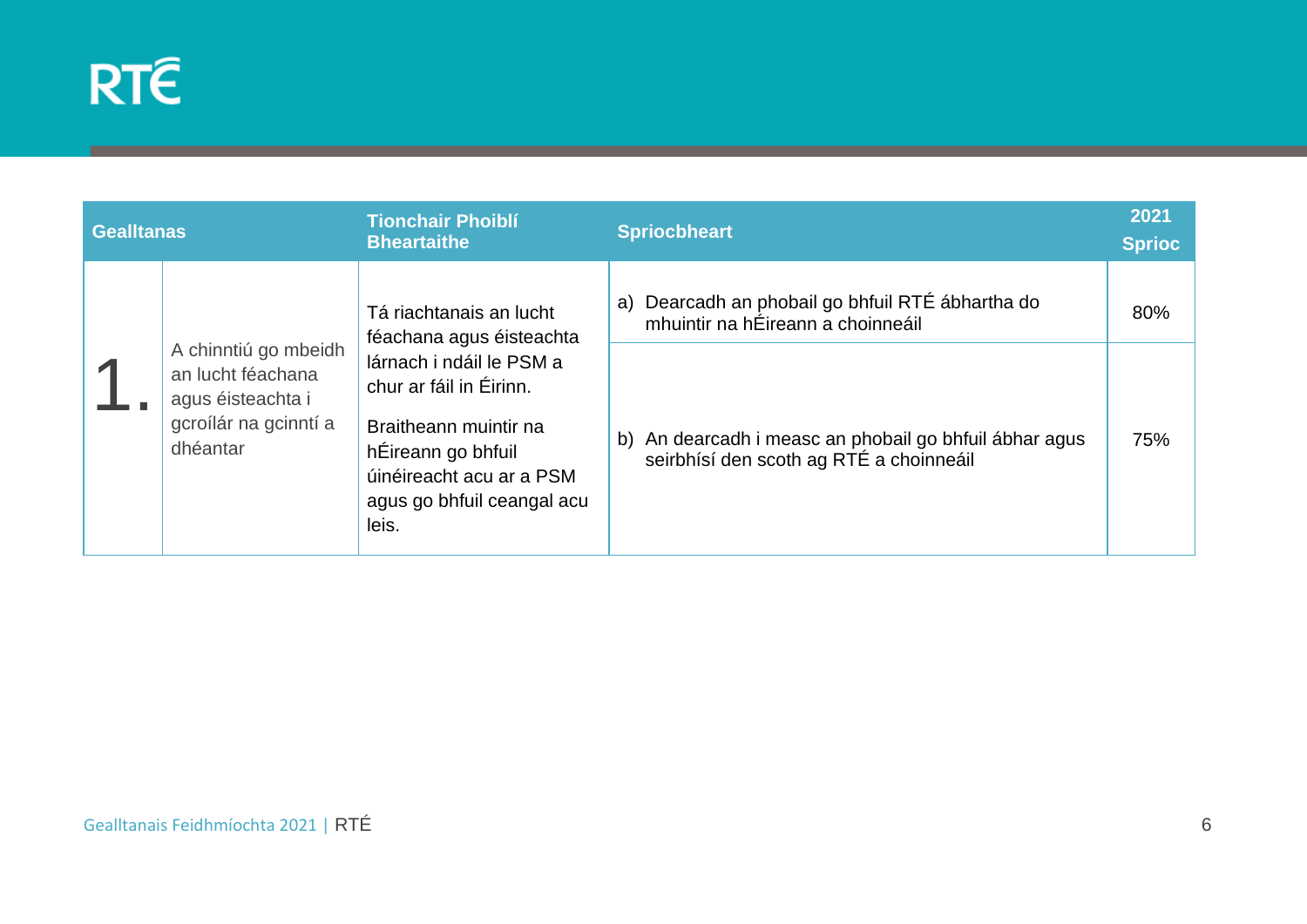| <b>Gealltanas</b> |                                                                                                                                                                                                    | <b>Tionchair Phoiblí</b><br><b>Bheartaithe</b>                                                                                                                                                 | <b>Spriocbheart</b>                                                                                                                             | 2021<br><b>Sprioc</b> |
|-------------------|----------------------------------------------------------------------------------------------------------------------------------------------------------------------------------------------------|------------------------------------------------------------------------------------------------------------------------------------------------------------------------------------------------|-------------------------------------------------------------------------------------------------------------------------------------------------|-----------------------|
|                   | A bheith san áit a<br>bhfuil an lucht<br>féachana - teacht a<br>bheith ag an uile<br>dhuine ar na<br>seirbhísí, barr                                                                               | Tá riachtanais meán i<br>ngach réimse de shochaí<br>na hÉireann bainte amach.<br>Tá daoine óga gafa le<br>hábhar agus seirbhísí<br>Éireannacha.<br>Spreagfaidh nuálaíocht i<br>léiriúchán meán | a) An meánsciar den lucht féachana agus éisteachta a<br>mhealltar chuig seirbhísí uile RTÉ a choinneáil ag 90%<br>nó os a chionn (daoine 18+)   | 90%                   |
|                   |                                                                                                                                                                                                    |                                                                                                                                                                                                | b) An meánsciar den lucht féachana agus éisteachta a<br>mhealltar chuig seirbhísí uile RTÉ a choinneáil ag 90%<br>nó os a chionn (daoine 18-34) | 90%                   |
|                   |                                                                                                                                                                                                    |                                                                                                                                                                                                | c) Cur le meánsciar seachtainiúil RTÉ trí dheiseanna<br>soghluaiste agus ar líne                                                                | 57%                   |
|                   |                                                                                                                                                                                                    |                                                                                                                                                                                                | d) Sciar teilifíse RTÉ a choinneáil (daoine fásta 15+, an<br>lá ar fad)                                                                         | 26%                   |
|                   | feabhais a chur ar<br>an ábhar líneach                                                                                                                                                             | rannpháirtíocht na<br>ndúchasach digiteach le                                                                                                                                                  | e) Sciar raidió RTÉ a choinneáil (daoine fásta 15+, an lá<br>ar fad)                                                                            | 30%                   |
|                   | hábhar Éireannach.<br>agus digiteach ar<br>f)<br>dtús a ghlacadh<br>Beidh teacht éasca agus<br>láithreach ag daoine ar<br>ábhar Éireannach ar<br>ghaireas dá rogha féin.<br>deiseanna a choinneáil | Monatóireacht a dhéanamh ar an Am a Caitheadh ar<br>RTÉ agus tuairisciú ina leith<br>(daoine fásta 15+ agus daoine fásta in aois 15-34)                                                        | Tuarascáil                                                                                                                                      |                       |
|                   |                                                                                                                                                                                                    |                                                                                                                                                                                                | g) An dearcadh i measc an phobail go bhfuil teacht go<br>héasca ar chláracha agus ar sheirbhísí RTÉ ar réimse                                   | 70%                   |

Gealltanais Feidhmíochta RTÉ chomh maith le Bearta (Bliain 2)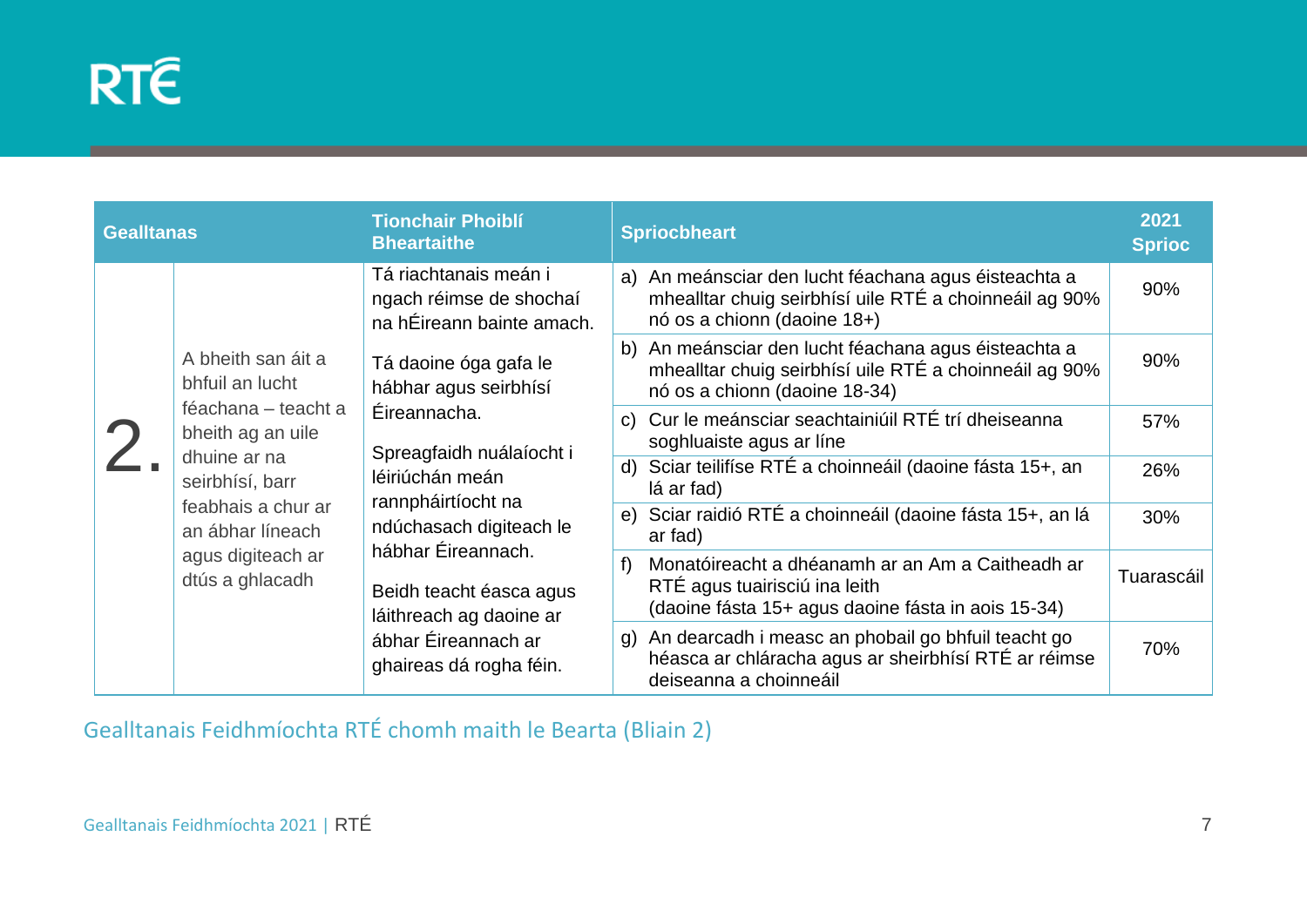

# **Ábhar**

Lucht féachana agus éisteachta a shásamh le meascán d'ábhar ar ardchaighdeán a thugann léargas ar scéalta na tíre a chur ar fáil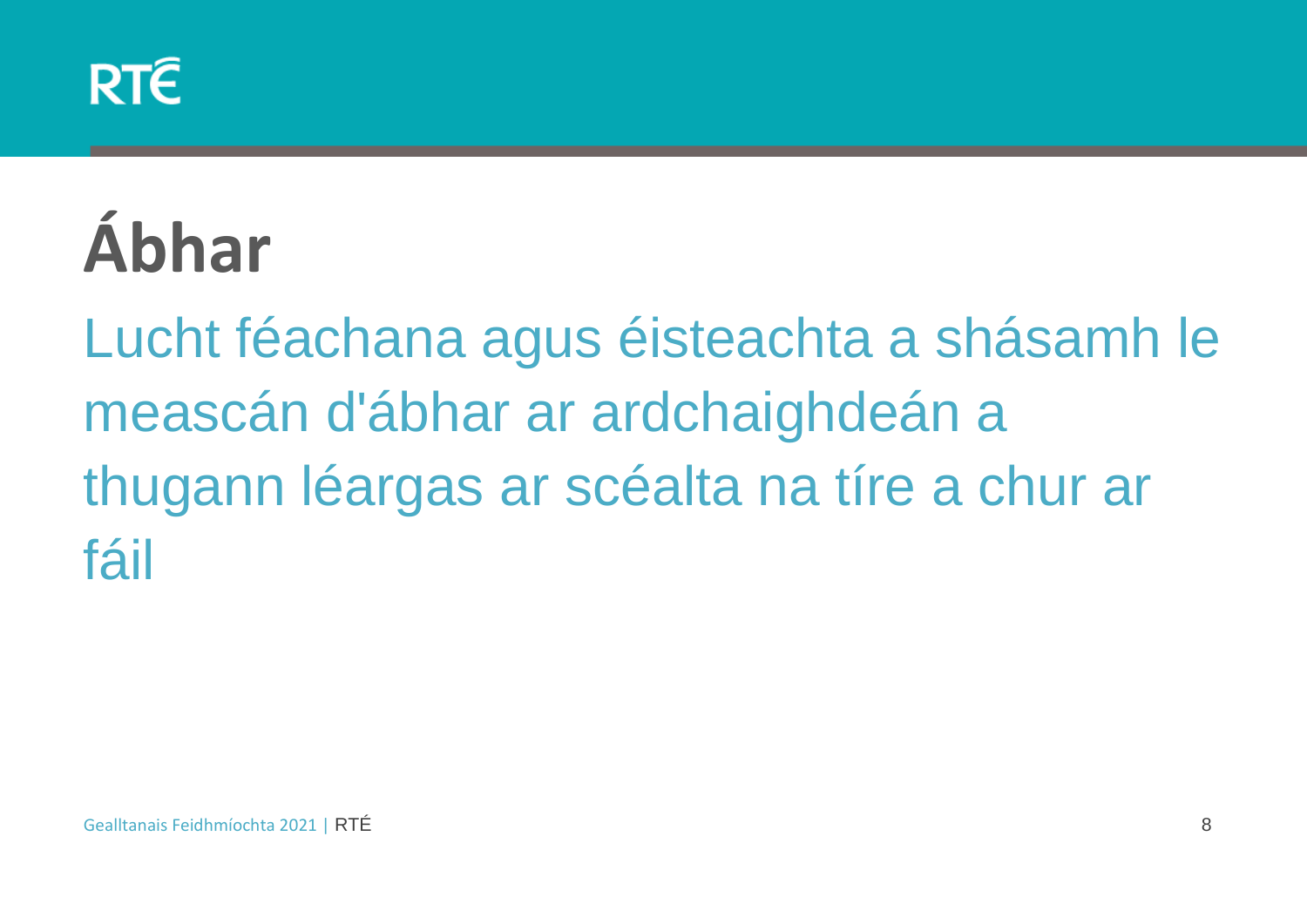| <b>Gealltanas</b> |                                             | <b>Tionchair Phoiblí Bheartaithe</b>                                                                                                                                  |    | <b>Spriocbheart</b>                                                                                                                                   |     |
|-------------------|---------------------------------------------|-----------------------------------------------------------------------------------------------------------------------------------------------------------------------|----|-------------------------------------------------------------------------------------------------------------------------------------------------------|-----|
|                   | Ábhar iontaofa,                             | I ré seo na bréagnuachta, tá foinse nuachta                                                                                                                           |    | Dearcadh an phobail go gcuireann RTÉ<br>a)<br>ábhar N&CR atá iontaofa ar fáil a<br>choinneáil                                                         | 80% |
|                   |                                             | iontaofa ag muintir na hÉireann.<br>Coinnítear an dream is cumhachtaí i sochaí<br>na hÉireann cuntasach, agus tugtar éagóir                                           | b) | An dearcadh i measc an phobail go<br>spreagann RTÉ díospóireacht náisiúnta /<br>plé polaitíochta agus go gcuireann sé<br>daoine ag caint a choinneáil | 80% |
|                   | dúshlánach agus<br>spéisiúil a chur ar fáil | agus droch-chleachtas in institiúidí<br>Éireannacha chun solais.<br>Cuirtear leis an oideachas in Éirinn trí<br>dhearcthaí agus bealaí foghlama éagsúla a<br>áireamh. | C) | An dearcadh i measc an phobail go<br>gcoinníonn RTÉ ar an eolas mé a<br>choinneáil                                                                    | 80% |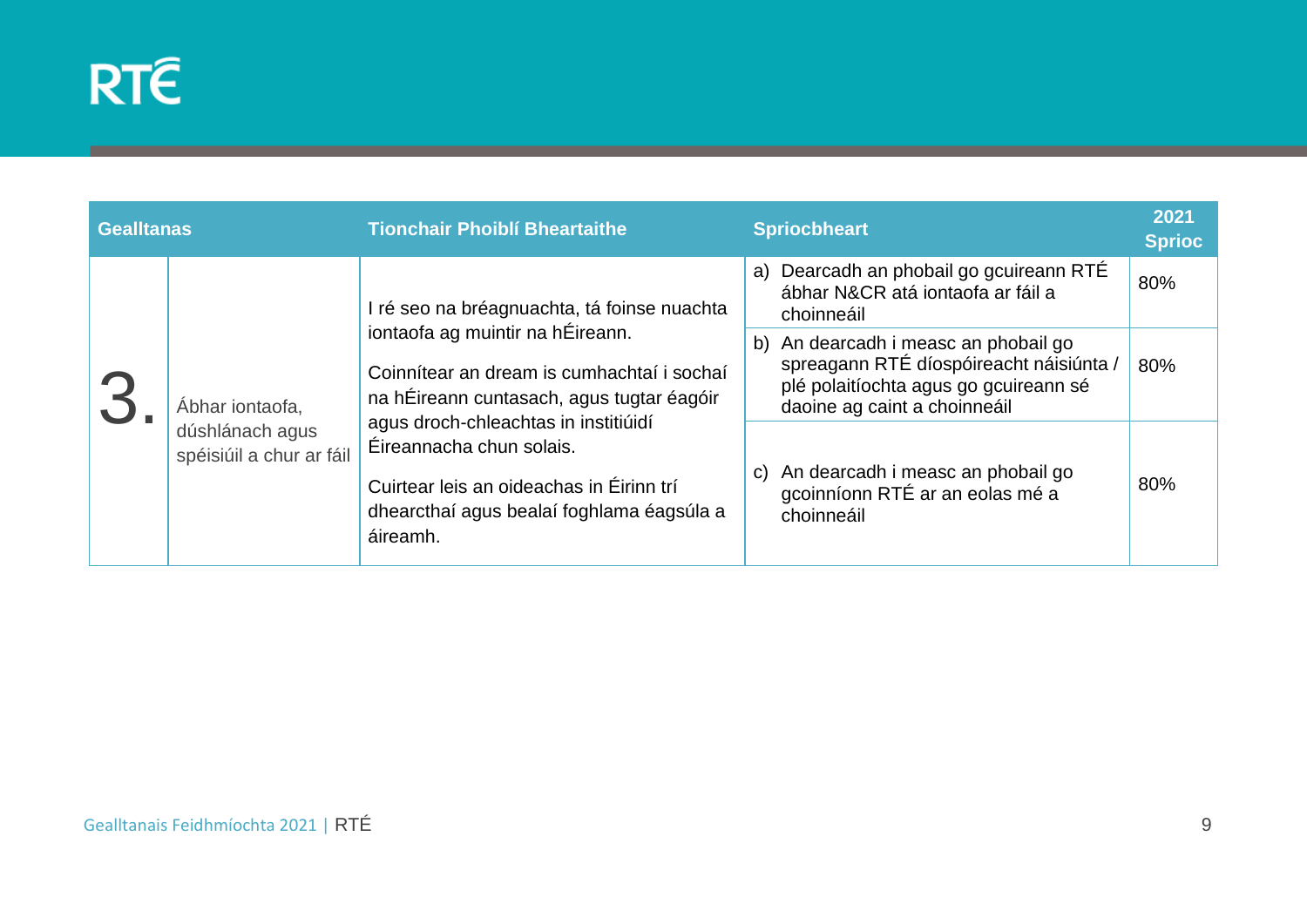#### **RTÉ**

| <b>Gealltanas</b> |                                     | <b>Tionchair Phoiblí Bheartaithe</b>                                                                                                                                                                                                                                                                                                                                                                                                                                                                                                                                                                                                                                                  | <b>Spriocbheart</b>                                                                                                    | 2021<br><b>Sprioc</b>  |
|-------------------|-------------------------------------|---------------------------------------------------------------------------------------------------------------------------------------------------------------------------------------------------------------------------------------------------------------------------------------------------------------------------------------------------------------------------------------------------------------------------------------------------------------------------------------------------------------------------------------------------------------------------------------------------------------------------------------------------------------------------------------|------------------------------------------------------------------------------------------------------------------------|------------------------|
|                   | Cultúr na<br>hÉireann a<br>Chosaint | Spreagtar plé poiblí agus tugtar léargas<br>ar shochaí chomhaimseartha na<br>hÉireann.<br>Rachaidh an oidhreacht closamhairc<br>shaibhir a chuirtear ar fáil trí chartlann<br>PSM den chineál is nua-aimseartha<br>chun leasa mhuintir na hÉireann.<br>Neartaítear an mórtas atá againn as ár<br>n-aitheantas náisiúnta trína bheith<br>rannpháirteach sa taithí chultúir agus<br>spóirt a cheanglaíonn le chéile muid mar<br>náisiún.<br>Feicfidh leanaí na hÉireann a dtaithí féin<br>agus cloisfidh siad a nglór féin ar an<br>scáileán, ar raidió agus ar líne.<br>Tiocfaidh méadú ar shuntasacht na<br>Gaeilge agus beidh ina cuid lárnach de<br>thírdhreach na meán Éireannach. | a) An dearcadh i measc an phobail go bhfuil RTÉ<br>ina chuid thábhachtach den saol in Éirinn a<br>choinneáil           | 80%                    |
|                   |                                     |                                                                                                                                                                                                                                                                                                                                                                                                                                                                                                                                                                                                                                                                                       | b) An dearcadh i measc an phobail go ligeann<br>RTÉ dom imeachtaí náisiúnta a thapú a<br>choinneáil                    | 80%                    |
|                   |                                     |                                                                                                                                                                                                                                                                                                                                                                                                                                                                                                                                                                                                                                                                                       | An dearcadh i measc an phobail go dtugann<br>$\mathsf{C}$<br>RTÉ an méid ama ceart do chláir do leanaí a<br>choinneáil | 50%                    |
|                   |                                     |                                                                                                                                                                                                                                                                                                                                                                                                                                                                                                                                                                                                                                                                                       | An dearcadh i measc an phobail go gcuireann<br>d)                                                                      |                        |
|                   |                                     |                                                                                                                                                                                                                                                                                                                                                                                                                                                                                                                                                                                                                                                                                       | RTÉ seirbhís chuimsitheach ar fáil do lucht<br>labhartha na Gaeilge a choinneáil                                       | 60%                    |
|                   |                                     |                                                                                                                                                                                                                                                                                                                                                                                                                                                                                                                                                                                                                                                                                       | An sciar de na daoine fásta 15+ a mbíonn aird<br>e)<br>acu ar RTÉ RnaG i rith na seachtaine a<br>choinneáil            | 3%                     |
|                   |                                     |                                                                                                                                                                                                                                                                                                                                                                                                                                                                                                                                                                                                                                                                                       |                                                                                                                        | Comhaontú              |
|                   |                                     |                                                                                                                                                                                                                                                                                                                                                                                                                                                                                                                                                                                                                                                                                       | 'Soláthar 365' TG4 a shásamh i gcomhréir le                                                                            | phrótacal<br>2018-2022 |
|                   |                                     |                                                                                                                                                                                                                                                                                                                                                                                                                                                                                                                                                                                                                                                                                       | ceanglais Alt 120 den Acht                                                                                             | a bhaint<br>amach      |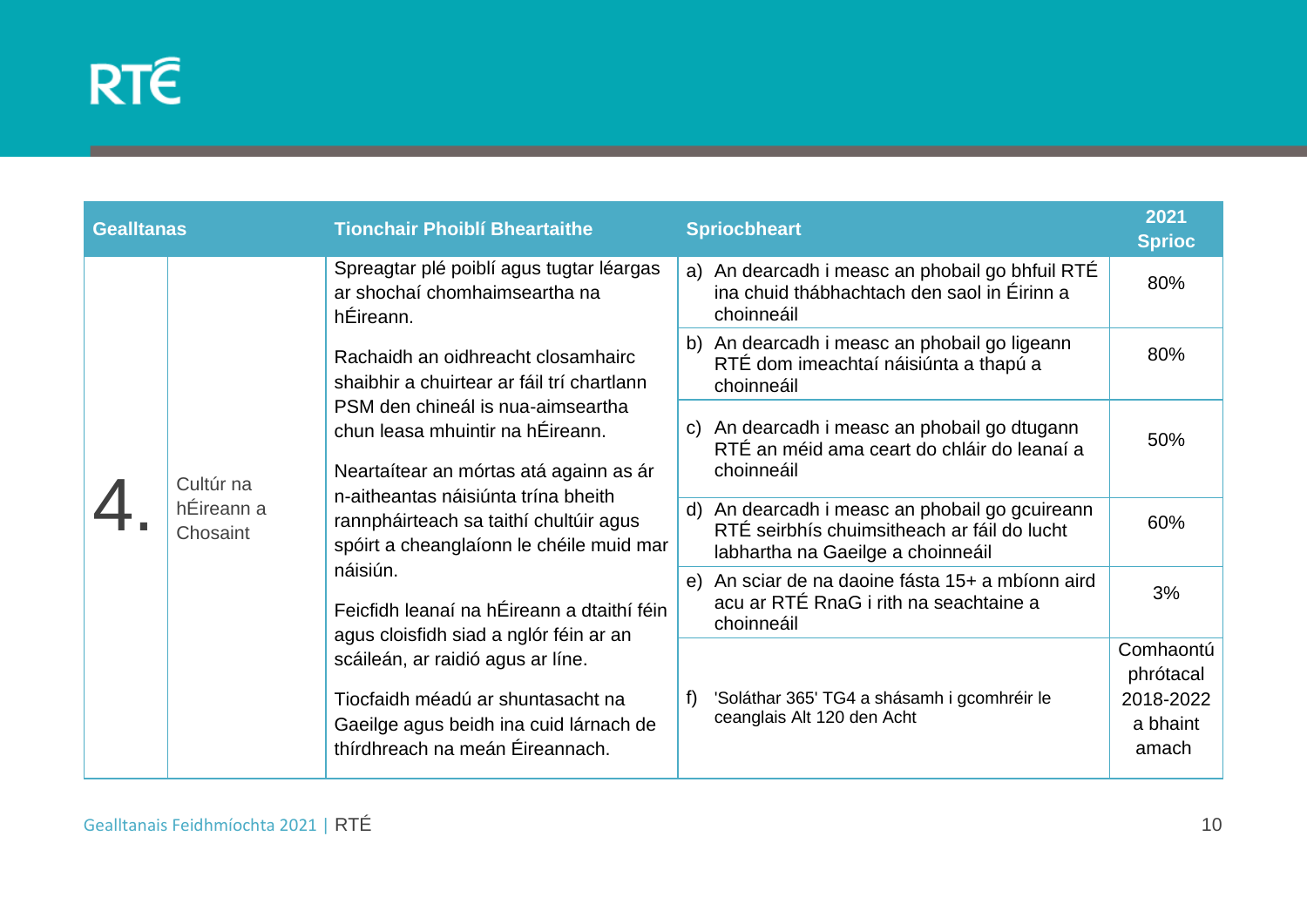| <b>Gealltanas</b> |                                                                              | <b>Tionchair Phoiblí Bheartaithe</b>                                                                                                                                                                                                                                                                                                           | <b>Spriocbheart</b>                                                                                                                                                                          | 2021<br><b>Sprioc</b>                                                                |
|-------------------|------------------------------------------------------------------------------|------------------------------------------------------------------------------------------------------------------------------------------------------------------------------------------------------------------------------------------------------------------------------------------------------------------------------------------------|----------------------------------------------------------------------------------------------------------------------------------------------------------------------------------------------|--------------------------------------------------------------------------------------|
|                   | lléagsúlacht a<br>cheiliúradh agus<br>cumas mhuintir na<br>hÉireann a chothú | Feiceann gach duine as gach cuid de<br>shochaí na hÉireann go bhfuil<br>ionadaíocht déanta ar a dtaithí féin ina<br>n-eagraíocht PSM agus braitheann go<br>bhfuil siad san áireamh.<br>Tá feasacht níos mó ar an éagsúlacht<br>a bhaineann le sochaí na hÉireann<br>agus comhtháthú sóisialta níos fearr.<br>Tá PSM cruthaitheach agus nuálach | a) An dearcadh i measc an phobail go léiríonn RTÉ<br>sochaí reatha na hÉireann a mhéadú                                                                                                      | 80%                                                                                  |
|                   |                                                                              |                                                                                                                                                                                                                                                                                                                                                | Cur leis an dearcadh i measc an phobail go bhfuil<br>b)<br>réimse nua daoine agus glórtha ar an aer ag RTÉ                                                                                   | 62%                                                                                  |
|                   |                                                                              |                                                                                                                                                                                                                                                                                                                                                | Ardsciar den ábhar a chuirtear ar fáil ar bhandaí<br>$\mathbf{C}$<br>FM Raidió RTÉ a choinneáil ina ábhar dúchasach<br>arna chraoladh den chéad uair                                         | 80%                                                                                  |
|                   |                                                                              |                                                                                                                                                                                                                                                                                                                                                | Uaireanta an chloig d'ábhar dúchais mar %<br>$\mathsf{d}$<br>d'iomlán na n-uaireanta an chloig le linn<br>buaicthráthanna ar RTÉ One a choinneáil                                            | 75%                                                                                  |
|                   |                                                                              | ar bhonn leanúnach ag Éirinn.<br>Tagann fás ar gheilleagar<br>cruthaitheach na hÉireann agus<br>déantar é a neartú agus a fhorbairt.<br>Tugtar ardán d'aos dána na hÉireann<br>atá i mbun oibre cheana féin agus atá<br>ag teacht chun cinn agus déantar iad<br>a cheiliúradh.                                                                 | Cur leis an infheistíocht in Earnáil na Léiriúchán<br>e)<br>Neamhspleách faoi réir méadú a bheith ar<br>mhaoiniú poiblí agus ceanglais caiteachais<br>reachtúla a shásamh (alt 116 den Acht) | €40.2m<br>(agus dul i<br>ngleic le<br>heasnamh<br>2020 mar<br>gheall ar<br>Covid 19) |
|                   |                                                                              |                                                                                                                                                                                                                                                                                                                                                | An dearcadh i measc an phobail go bhfuil dea-<br>f)<br>thionchar ag RTÉ One ar chúrsaí drámaíochta na<br>tíre a mhéadú                                                                       | 70%                                                                                  |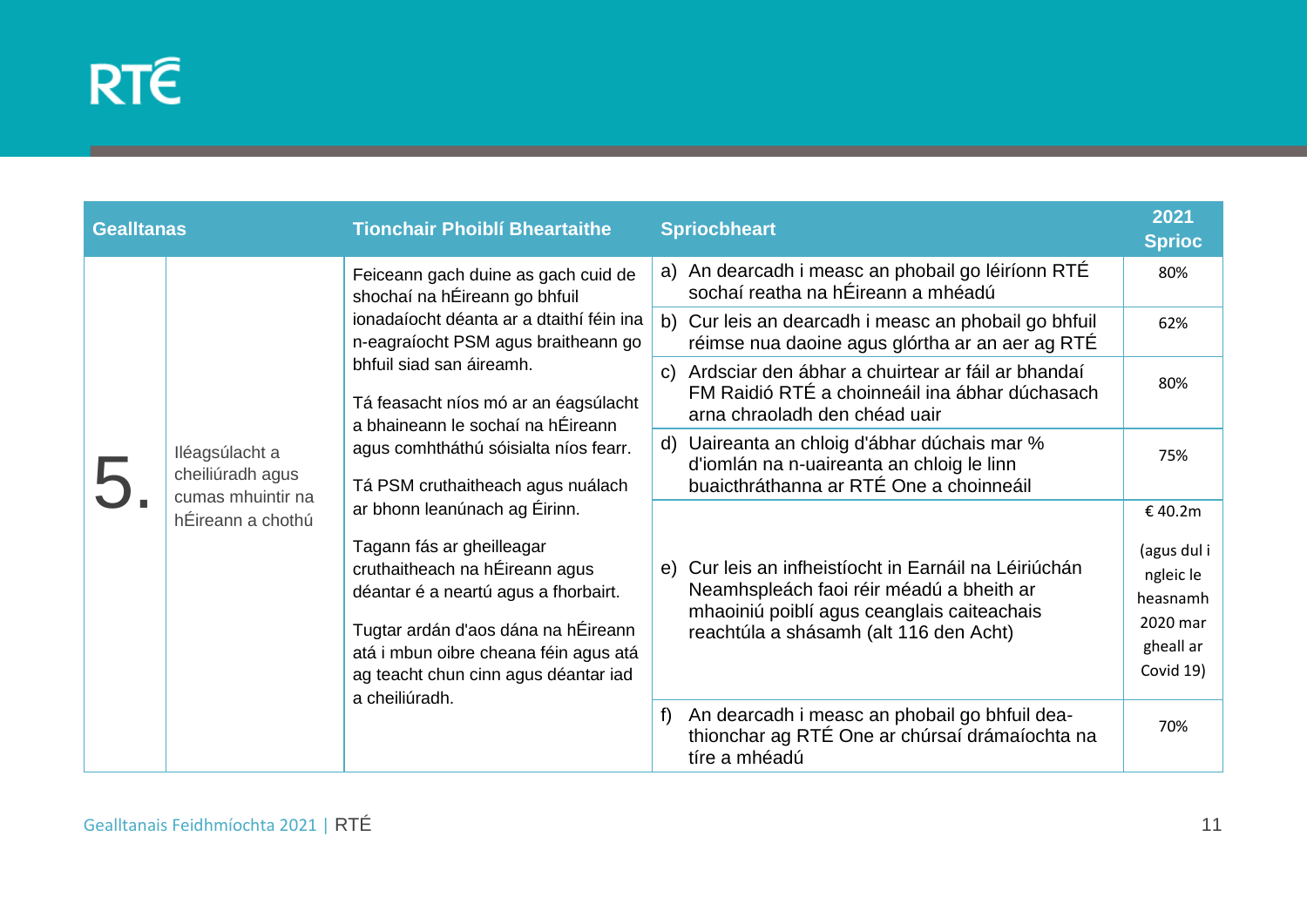#### **RTÉ**

| Insítear scéalta iontacha mhuintir na<br>hÉireann ar bhealach a dtuigeann<br>cách iad agus ar bhealach                                                                                                                              | g) | Sástacht an phobail le caighdeán an chultúir agus<br>na n-ealaíon ar RTÉ a choinneáil                  | 67%                                |
|-------------------------------------------------------------------------------------------------------------------------------------------------------------------------------------------------------------------------------------|----|--------------------------------------------------------------------------------------------------------|------------------------------------|
| cumhachtach.<br>Déanfar síneadh a chur leis an<br>mbealach a mbíonn teacht ar na<br>healaíona agus déanfar go<br>daonlathach é agus cuirfidh sin le<br>luach atá ag an bpobal ar an gcultúr<br>agus oidhreacht ar leith atá againn. | h) | An dearcadh i measc an phobail go gcuireann RTÉ<br>raon leathan ceoil chlasaicigh ar fáil a choinneáil | Sprioc<br>cúlghairithe<br>in 2021. |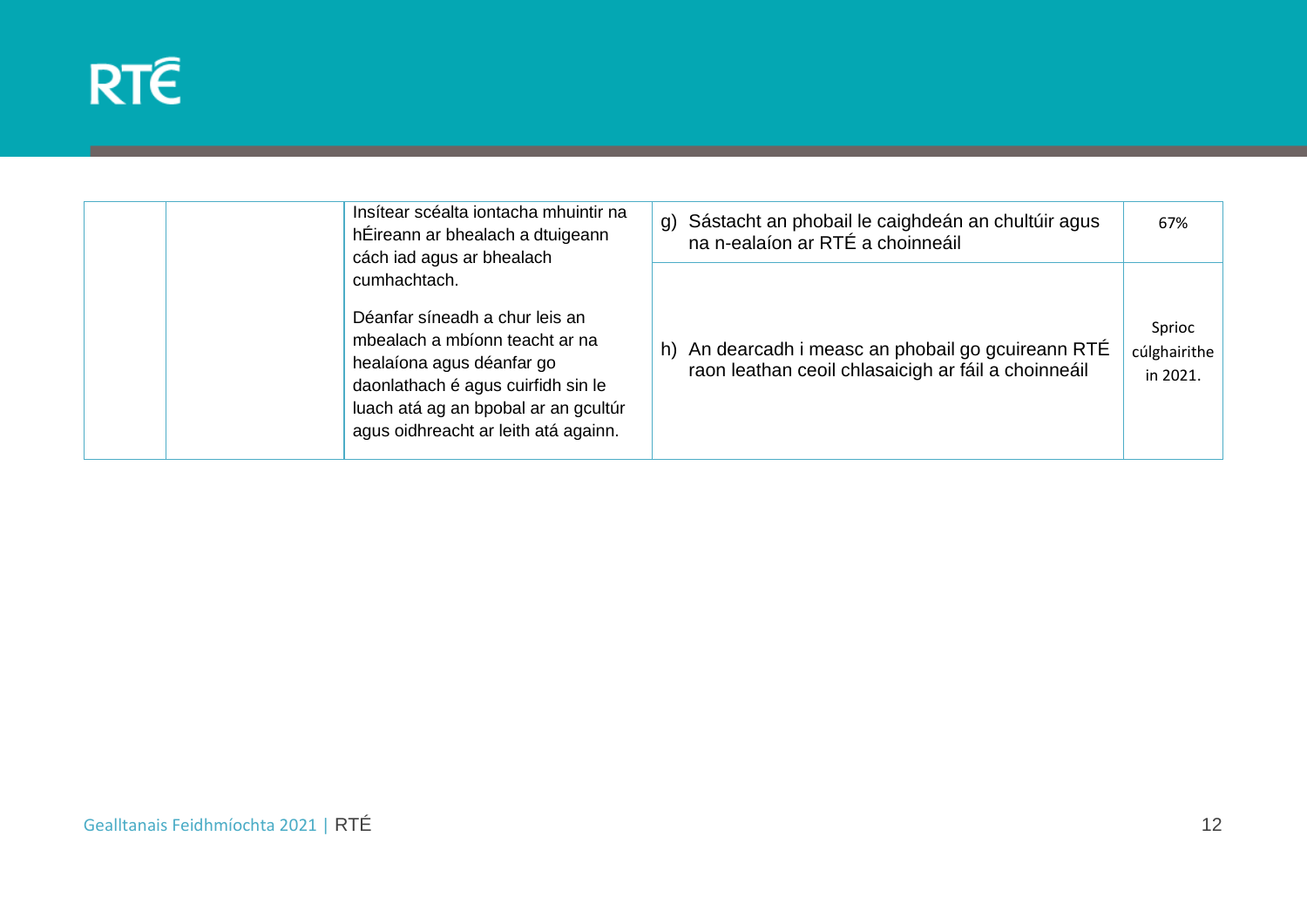

Gealltanais Feidhmíochta RTÉ chomh maith le Bearta (Bliain 2)

# **Inbhuanaitheacht**

### Todhchaí na Meán Seirbhíse Poiblí a chosaint trí RTÉ inbhuanaithe